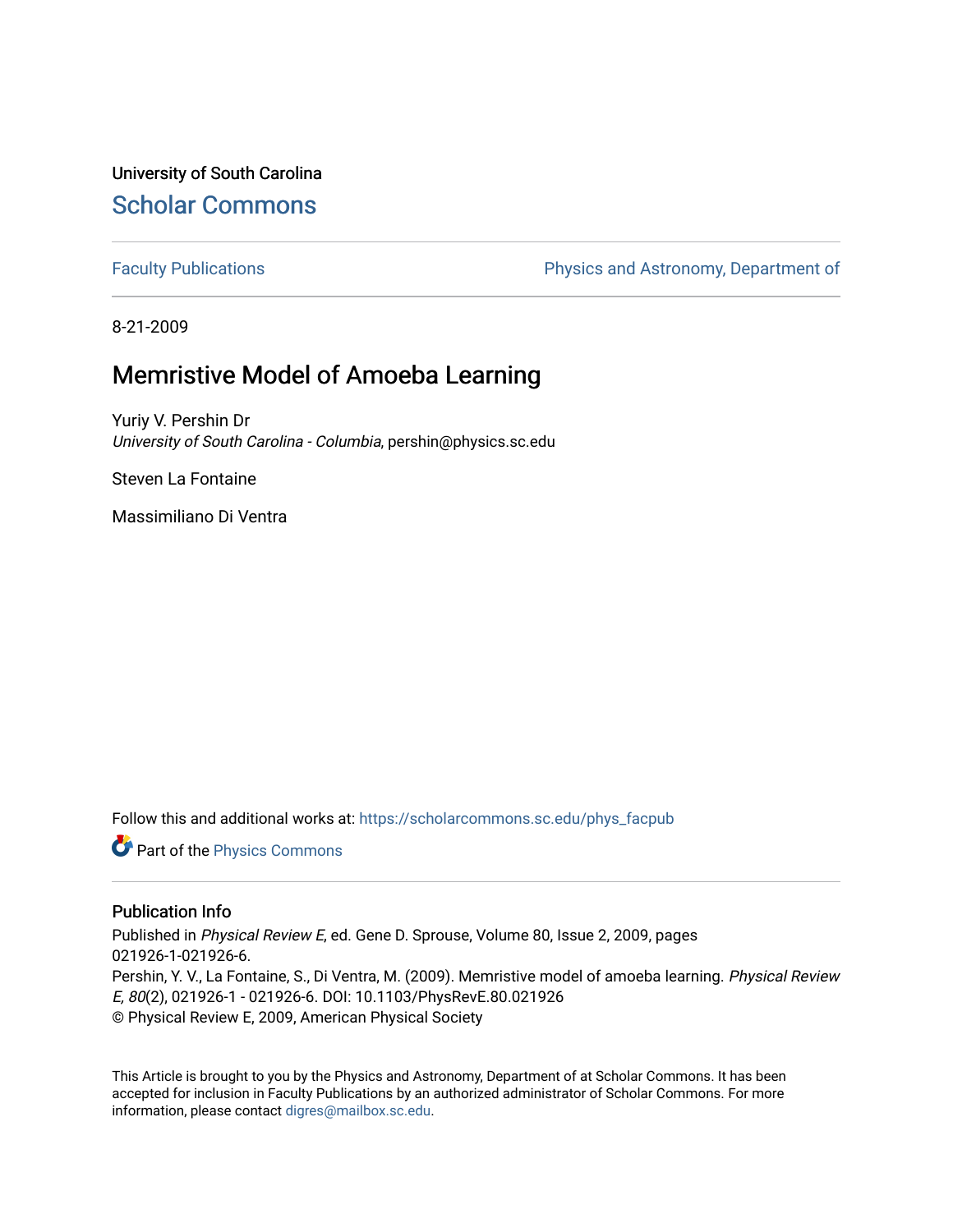### **Memristive model of amoeba learning**

Yuriy V. Pershin,<sup>1,2[,\\*](#page-1-0)</sup> Steven La Fontaine,<sup>1</sup> and Massimiliano Di Ventra<sup>1[,†](#page-1-1)</sup>

1 *Department of Physics, University of California, San Diego, La Jolla, California 92093-0319, USA*

2 *Department of Physics and Astronomy and USC Nanocenter, University of South Carolina, Columbia, South Carolina 29208, USA*

Received 2 January 2009; revised manuscript received 9 June 2009; published 21 August 2009-

Recently, it was shown that the amoebalike cell *Physarum polycephalum* when exposed to a pattern of periodic environmental changes learns and adapts its behavior in anticipation of the next stimulus to come. Here we show that such behavior can be mapped into the response of a simple electronic circuit consisting of a LC contour and a memory-resistor (a memristor) to a train of voltage pulses that mimic environment changes. We also identify a possible biological origin of the memristive behavior in the cell. These biological memory features are likely to occur in other unicellular as well as multicellular organisms, albeit in different forms. Therefore, the above memristive circuit model, which has learning properties, is useful to better understand the origins of primitive intelligence.

DOI: [10.1103/PhysRevE.80.021926](http://dx.doi.org/10.1103/PhysRevE.80.021926)

PACS number(s): 87.18.Hf, 87.17.Aa

#### **I. INTRODUCTION**

Although it is a unicellular organism, *Physarum polycephalum* displays remarkably intelligent abilities: it is able to solve mazes  $\lceil 1 \rceil$  $\lceil 1 \rceil$  $\lceil 1 \rceil$  and geometrical puzzles  $\lceil 2 \rceil$  $\lceil 2 \rceil$  $\lceil 2 \rceil$ , control robots  $\lceil 3 \rceil$  $\lceil 3 \rceil$  $\lceil 3 \rceil$ , and may even be able to learn and recall past events  $[4]$  $[4]$  $[4]$ . According to Ref.  $[4]$ , when exposed to three spikes of cold temperature and low humidity, set at specific lengths of time and given at regular intervals, the *Physarum* decreased its movement speed at the same time as the shocks. However, after the spikes had stopped, the *Physarum* still decreased its speed at the times when the spikes would have occurred, effectively predicting the time of the spikes from the pattern it had been given. These "memory patterns" dissipate over time, but a single spike in temperature can trigger the oscillations again, provided it is within a certain time frame. This shows the amoeba "learned" that a single temperature spike can be followed by others at the given period.

At this point, the question may arise as to whether it is at all appropriate to use the term "learning" to describe the amoeba's response. Usually, when we discuss about learning in the animal world, that term refers to a more complex behavior (for example, classical conditioning and associative memory  $[5,6]$  $[5,6]$  $[5,6]$  $[5,6]$ ) which is observed in higher-developed species such as mammals. In amoebas, this type of classical conditioning has not been observed yet and their "learning" is rather primitive. Irrespective, the adaptive behavior of amoebas is astonishing, with direct experimental evidence that amoebas can memorize sequences of periodic environmental changes and recall past events. Therefore, in this paper, we will use the term learning only in the context of recent experiments on this system  $[4]$  $[4]$  $[4]$ .

A partial model to describe this behavior has been advanced in Ref.  $[4]$  $[4]$  $[4]$  in terms of the ubiquitous biological oscillators. According to this model, these internal oscillators have a natural frequency and may possibly deviate from that frequency so that multiple oscillators can respond to the

same frequency. The frequency of natural shocks excites one or more of these oscillators, which could be the source of *Physarum*'s ability to recognize patterns and predict events. The model, however, does not fully explain the memory response of the amoeba and does not take into account the fact that, at a microscopic level, other changes in the physiology of the organism may occur in addition to the biological oscillators. These changes also occur over a finite period of time and must be dependent on the state of the system at previous times.

This last point is particularly important: it is in fact this state-dependent feature which is likely to produce memory effects rather than the excitation of biological oscillators. Instead, the latter ones seem to control the rhythmical flow of the endoplasm through protoplasmic veins  $[7]$  $[7]$  $[7]$  shown schematically in Fig.  $1(a)$  $1(a)$ . As of now, it is not yet known how the memory in amoebas is actually realized. However, we identify a possible mechanism of amoeba's memory as described below. Irrespective of whether this is the only mechanism leading to the observed response, our model is in excellent agreement with the recent experimental observations  $\lceil 4 \rceil$  $\lceil 4 \rceil$  $\lceil 4 \rceil$  and can be used, in the form of differential equations, to describe the amoeba's response to a changing environment.

Let us then consider mechanisms existing in amoebas which depend on the state of the system and on its dynamical history, thus potentially giving rise to the observed memory response. These mechanisms are as follows. The *Physarum* contains in its interior a gel-sol solution. The gel, present in the ectoplasm, is more gelatinous than the less viscous sol, present in the endoplasm, and the sol flows through the gel almost in the same way as water through a sponge. Now, the gel-sol solution is thixotropic, meaning that the viscosity can change as a function of pressure. When the amoeba is moving, the actin-myosin fibers present in the ectoplasm contract radially and longitudinally, creating a pressure gradient pushing the endoplasm in the direction of motion. This gradient can increase to the point in which it causes the gel to break down into sol so that new low-viscosity channels form, which may even become permanent pathways [see Fig.  $1(b)$  $1(b)$ ] [[8,](#page-5-7)[9](#page-5-8)]. Therefore, if the external temperature and humidity of the environment are changed, the sol flow changes in a nonlinear way. A restoration of initial conditions upon change of

<span id="page-1-0"></span><sup>\*</sup>pershin@physics.sc.edu

<span id="page-1-1"></span><sup>†</sup> diventra@physics.ucsd.edu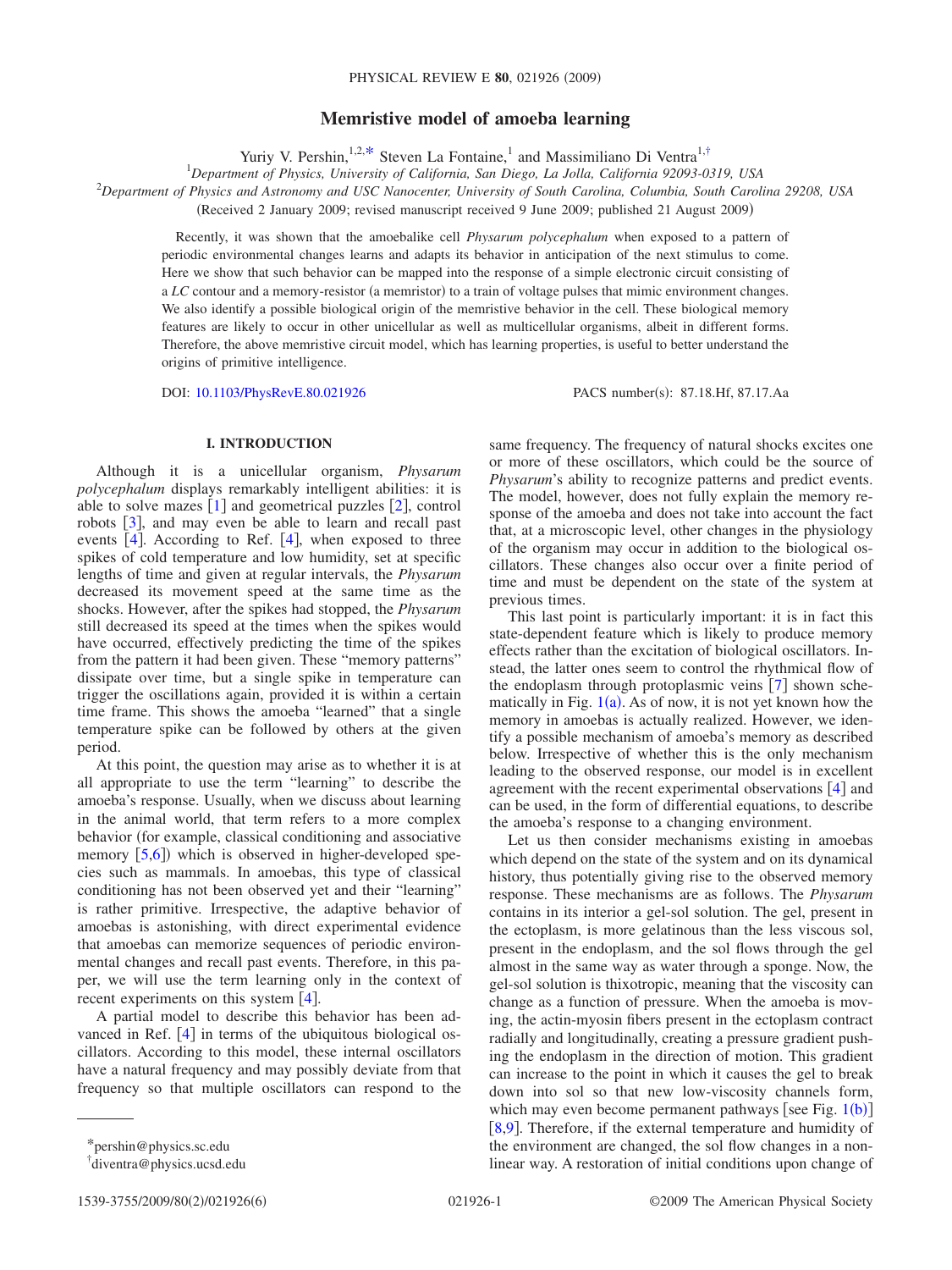<span id="page-2-0"></span>

FIG. 1. (Color online) View of *Physarum* during movement. (a) *Physarum* moves via shuttle streaming, a process of periodic flow of the ectoplasm and endoplasm, with a greater net flow toward the direction of movement or the anterior end. The ectoplasm contains radial and longitudinal actin-myosin fibers whose oscillating contractions help produce the pressure gradient which drives shuttle streaming [[7](#page-5-6)]. (b) During movement, the anterior of *Physarum* may develop a sheet of gel that inhibits streaming. However, when the pressure gradient builds to a certain threshold, the gel can break down allowing for the formation of new channels of flow. These channels may become new permanent veins for streaming.

the environment thus requires time and depends on the number and shape of the formed low-viscosity channels. This mechanism is similar to the one underlying the memoryresistance (memristor) behavior  $[10-16]$  $[10-16]$  $[10-16]$  of certain electronic devices  $[12,13]$  $[12,13]$  $[12,13]$  $[12,13]$ . In these, the variation of an external parameter (e.g., the voltage) creates new or modifies existing conducting channels, thus altering the resistance in a nonlinear way. Therefore, it is natural to argue that in the very same way that a memristor has its inherent memory, the *Physarum* acquires a memory through the interactions of the gel-sol solution, specifically through the formation of new, lowviscosity channels and perhaps by other related complex interactions.

We now show this possible connection more clearly by presenting a juxtaposition of the mechanisms behind the movement process of *Physarum* with the operation of an equivalent electrical circuit made of just the four basic passive electrical elements: the resistor  $(R)$ , capacitor  $(C)$ , inductor  $(L)$ , and memristor  $[10,17]$  $[10,17]$  $[10,17]$  $[10,17]$   $(M)$ . Indeed, we show that, like the amoeba, this circuit can learn and predict subsequent signals. Due to the complexity of biological systems, the present analogy will be a simplification of what specifically happens during the learning process. Nevertheless, it may be very useful in understanding the origin of primitive intelligence in other organisms as well.

#### **II. MEMRISTIVE CIRCUIT**

Let us then start by identifying the relation between the basic circuit elements and the biological processes in the cell (see Table [I](#page-2-1)). In this respect, the biological oscillators can be simulated with the oscillations of a *LC* contour. The resistance  $R$  describes the fact that there must be some signal impedance and dissipation inside the amoeba or else signals would travel instantaneously and indefinitely. Finally, the memristor *M* summarizes the memory mechanisms we have described above or any other possible mechanism for memory. The temperature and humidity that control the motion of the amoeba correspond to the external voltage that controls the circuit. The response, namely, the amoeba's velocity, is nothing other than the voltage at the memristor.

The electronic scheme that accomplishes the learning process in response to a train of voltage pulses is shown in Fig.  $2(a)$  $2(a)$ . The capacitor and memristor are connected in parallel. The main idea behind functioning of this scheme is to use the internal state of memristor in order to store information about the past and control oscillations in the *LC* contour. In particular, we use the model of a voltage-controlled memristor, inspired by recent experiments  $[13]$  $[13]$  $[13]$ , in which the resistance of memristor *M* can be changed between two limiting values  $M_1$  and  $M_2$ ,  $M_1 < M_2$ . In our scheme, M increases as a result of increased number of periodic stimuli and thus as a result of learning.

<span id="page-2-2"></span>The change of *M* is described by the following equation:

$$
\frac{dM}{dt} = f(V_C) \left[ \theta(V_C) \theta(M - M_1) + \theta(-V_C) \theta(M_2 - M) \right], (1)
$$

where  $f(V_C)$  is a function describing the change of the memristor state,  $V_C$  is the voltage applied to the memristor (equal

TABLE I. Possible correspondence between learning of an amoeba and an electronic circuit.

<span id="page-2-1"></span>

| Component                        | Amoeba                           | Electronic circuit      |
|----------------------------------|----------------------------------|-------------------------|
| Control parameter                | Temperature and humidity         | Applied voltage         |
| Output signal                    | Velocity                         | Voltage                 |
| Oscillator                       | Biochemical oscillators          | $LC$ contour            |
| Memory element                   | Gel/sol interactions             | Memristor               |
| Parameter containing information | Veins and low-viscosity channels | Resistance of memristor |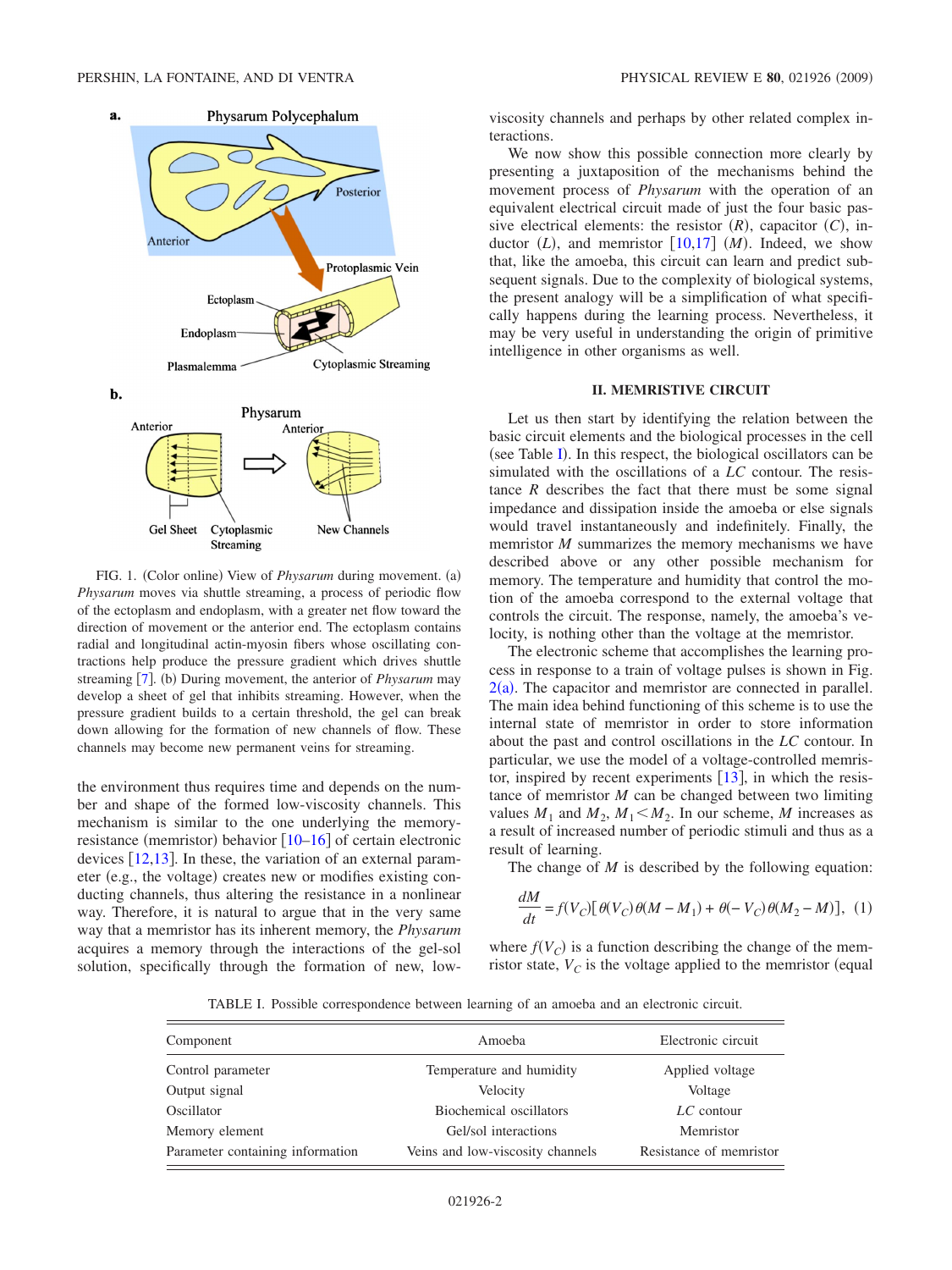<span id="page-3-0"></span>

FIG. 2. (Color online) Electronic circuit that models amoeba's learning. (a) Schematic representation of the learning circuit made of four fundamental two-terminal circuit elements: resistor *R*, inductor  $L$ , capacitor  $C$ , and memristor  $M$ . (b) Sketch of the selected memristor function *f* which depends on the voltage applied to the memristor (more details are given in the text). It is defined as  $f(V) = -\beta V + 0.5(\beta - \alpha)(|V + V_T| - |V - V_T|)$ , where  $\alpha$  and  $\beta$  are positive constants and  $V_T$  is a threshold voltage.

to the voltage drop on the capacitor), and  $\theta$ ...) is a step function. The expression in square brackets guarantees that *M* changes between  $M_1$  and  $M_2$ . Here, we assume that  $f(V_C)$ consists of several linear segments as shown in Fig.  $2(b)$  $2(b)$ . This is the simplest memristor model which takes into account the activation change of the memristor state  $[18]$  $[18]$  $[18]$ . In other words, the memristor learns faster when  $|V_C| > V_T$  and slower when  $|V_C|$   $\lt V_T$ , where  $V_T$  is a threshold voltage.

<span id="page-3-3"></span>The response of the circuit shown in Fig.  $2(a)$  $2(a)$  is described by the following equations:

$$
V_C + L\dot{I} + IR = V(t),\tag{2}
$$

$$
C\dot{V}_C + \frac{V_C}{M} = I,\t\t(3)
$$

<span id="page-3-2"></span><span id="page-3-1"></span>where  $V_C$  is the voltage on the capacitor, *I* is the total current, and  $V(t)$  is the applied voltage. Equation ([2](#page-3-1)) simply states that the applied voltage is equal to the sum of voltage drops on each element of the circuit and Eq.  $(3)$  $(3)$  $(3)$  is the Kirchhoff's current law at the point of connection of capacitor, inductor, and memristor. We solve Eqs.  $(2)$  $(2)$  $(2)$  and  $(3)$  $(3)$  $(3)$  together with Eq. ([1](#page-2-2)) numerically using initial conditions close to a steady state and different  $V(t)$ .

#### **III. RESULTS AND DISCUSSION**

In our circuit scheme, a favorable (standard) environmental condition corresponds to a positive applied voltage and unfavorable condition to a negative applied voltage. If the favorable condition is applied for a long period of time, then, during this period of time, a positive voltage is applied to the memristor. According to Eq. ([1](#page-2-2)) and  $f(V_C)$  as in Fig. [2](#page-3-0)(b), the latter switches into the low resistance state  $M_1$ . In this case, the *LC* contour is damped and excited oscillations decay fast. Figure  $3(a)$  $3(a)$  demonstrates that when a nonperiodic sequence of pulses is applied to the scheme, the circuit-learning ability (or change of  $M$ ) is small and oscillations in the contour are strongly damped. In the opposite case, when we apply periodic pulses with a frequency close to the *LC* contour's resonant frequency, the change of *M* is much more pronounced, the memristor switches into its higher-resistance state, and, since the *LC* contour becomes less damped, oscillations in the contour survive for a longer time. Such behavior is related to the fact that during the application of resonant



FIG. 3. (Color online) Simulations of the circuit response to applied pulse sequences. (a) Arbitrary pulse sequence. (b) Learning pulse sequence. The calculations were made using the following system parameters:  $R=1 \Omega$ ,  $L=2$  H,  $C=1$  F,  $M_1=3 \Omega$ ,  $M_2=20 \Omega$ ,  $\alpha$  $=0.1 \Omega/(Vs)$ ,  $\beta = 100 \Omega/(Vs)$ , and  $V_T = 2.5$  V. The applied pulse sequence was selected in the form  $V(t) = V_F - V_p \sum_i {\cos[2\pi(t - t_i)/W_p]}$  $-1$ } $\theta(t-t_i)\theta(t_i+W_p-t)/2$ , where  $V_F$  is the voltage corresponding to the standard (favorable) conditions,  $V_p$  is the pulse amplitude,  $t_i$  is the time of start, and  $W_p$  is the pulse width. In the calculations, we used  $V_F$ =0.1 V,  $V_p$ =2 V, and  $W_p$ =5 s. The  $t_i$ 's can be identified from the figure.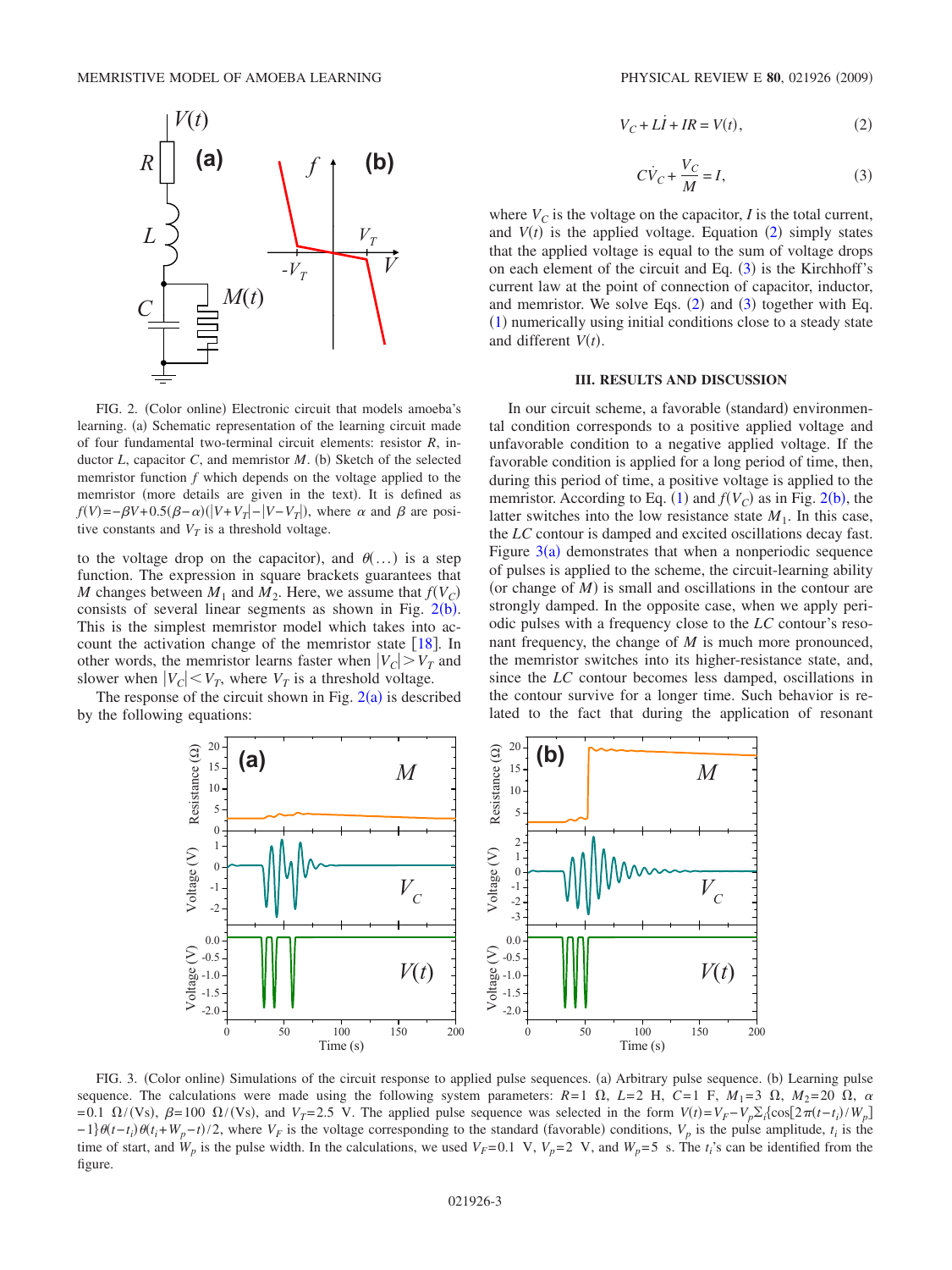<span id="page-4-0"></span>

FIG. 4. (Color online) Modeling of the spontaneous in-phase slow-down responses. This plot demonstrates that stronger and longer-lasting responses for both spontaneous in-phase slow down and spontaneous in-phase slow down after one disappearance of the stimulus are observed only when the circuit was previously trained by a periodic sequence of three equally spaced pulses as present in  $V_2(t)$ . The applied voltage  $V_1(t)$  is irregular and thus three first pulses do not "train" the circuit to learn. The simulation parameters are as in Fig. [3.](#page-3-3) Lines were displaced vertically for clarity. Arrows are used to define the correct vertical axis for each line.

pulses, the amplitude of voltage oscillations on the capacitor increases with each pulse and at some point exceeds  $V_T$  in amplitude. As a consequence, the memristor learns fast and its state changes significantly.

Figure [4](#page-4-0) shows simulations of spontaneous in-phase slowdown (SPS) and SPS after one disappearance (SPSD) events as in the experiments with the amoeba  $\lceil 4 \rceil$  $\lceil 4 \rceil$  $\lceil 4 \rceil$  (a description of these experiments is given below). In these simulations, we use the scheme described above with the only restriction that the response signal cannot exceed a certain value, which in our particular calculations is selected to be equal to the voltage corresponding to standard (favorable) conditions  $V_F$ . This signal is selected to be equal to  $V_C$  if  $V_C \lt V_F$  and to  $V_F$ if  $V_C > V_F$  [[19](#page-6-1)].

In SPS experiments, the amoeba was exposed to three intervals of unfavorable conditions (namely, low temperature and humidity). Each time, the locomotion speed decreased. After that, standard (favorable) conditions were applied. However, the movement of the amoeba has been found to slow spontaneously when the next intervals of unfavorable conditions would have occurred. Exactly the same behavior is found in our circuit model. This is shown in Fig. [4,](#page-4-0) where a regular pulse sequence  $V_2(t)$  is applied. It is clearly seen that in response to the application of three regular pulses, the response signal decreases each time these pulses are applied as well as at subsequent times when following pulses would have occurred. The opposite behavior is demonstrated when the three training pulses are not periodic as shown in Fig. [4](#page-4-0) with an irregular pulse sequence  $V_1(t)$ . In this case, the anticipated response is significantly smaller.

Application of the fourth pulse in Fig. [4](#page-4-0) corresponds to conditions of SPSD experiments  $[4]$  $[4]$  $[4]$  in which the anticipated slowdown after a single unfavorable condition was observed only among previously trained organisms. Again, we can see a striking similarity with the experimental results on amoe-

<span id="page-4-1"></span>

FIG. 5. (Color online) Resistance of memristor calculated at two different values of the parameter  $\beta$  in the function  $f(V_C)$  as a function of time interval  $\tau$  between the pulses. Here, we plot the value of the memristance  $M$  right after the last (third) pulse in the learning sequence. The memristor state significantly changes when pulse period is close to the *LC* contour frequency. The simulation parameters are as in Fig. [3.](#page-3-3)

ba's learning: in the case of a pulse sequence with the first three nonperiodic pulses  $[V_1(t)]$ , the subsequent application of a single pulse does not result in a significant anticipated slow down after the pulse. On the other hand, a "trained" circuit [by applying the  $V_2(t)$  pulse sequence] manifests several well-defined slow-down events after the fourth pulse.

Finally, we plot in Fig. [5](#page-4-1) the final state of the memristor just after the application of three learning pulses as a function of time interval between the pulses. It can be noticed that learning occurs in the interval 8  $s < \tau < 10$  s, which is close to the *LC* contour time sequence. Also, the larger the rate at which the memristor learns [as exemplified by the parameter  $\beta$  in the function  $f(V_C)$ , the more defined is the time interval for learning. To some extent, this plot resembles Fig. 3 in Ref.  $[4]$  $[4]$  $[4]$  for amoeba's learning. A qualitative de-scription of the dependence shown in Fig. [5](#page-4-1) is the following. It is well known that the amplitude of oscillations excited in a *LC* contour decreases when the applied voltage frequency moves away from the resonant frequency. In particular, if we consider just a simple  $LC$  contour [as in Fig.  $2(a)$  $2(a)$  but without *R* and *M*] driven by  $V(t) = V_0 \cos(\omega t)$ , then the amplitude of steady-state voltage oscillations on the capacitor is

$$
V_C^0 = \left| \frac{V_0}{1 - LC\omega^2} \right|.
$$
 (4)

<span id="page-4-2"></span>If we now assume a memristor connected in parallel with the capacitor in such a contour, to first approximation, *M* can be significantly changed only if  $V_C$  exceeds the memristor threshold  $V_T$ . This occurs when, according to Eq.  $(4)$  $(4)$  $(4)$ , the frequency  $\omega$  of the applied field is close to the resonance frequency  $1/\sqrt{LC}$ . Figure [5](#page-4-1) clearly demonstrates that the range of periods of applied oscillations leading to significant changes in *M* is distributed around the period of resonant oscillations in the contour, which in the present case is  $T = 2\pi\sqrt{LC} = 8.9$  s.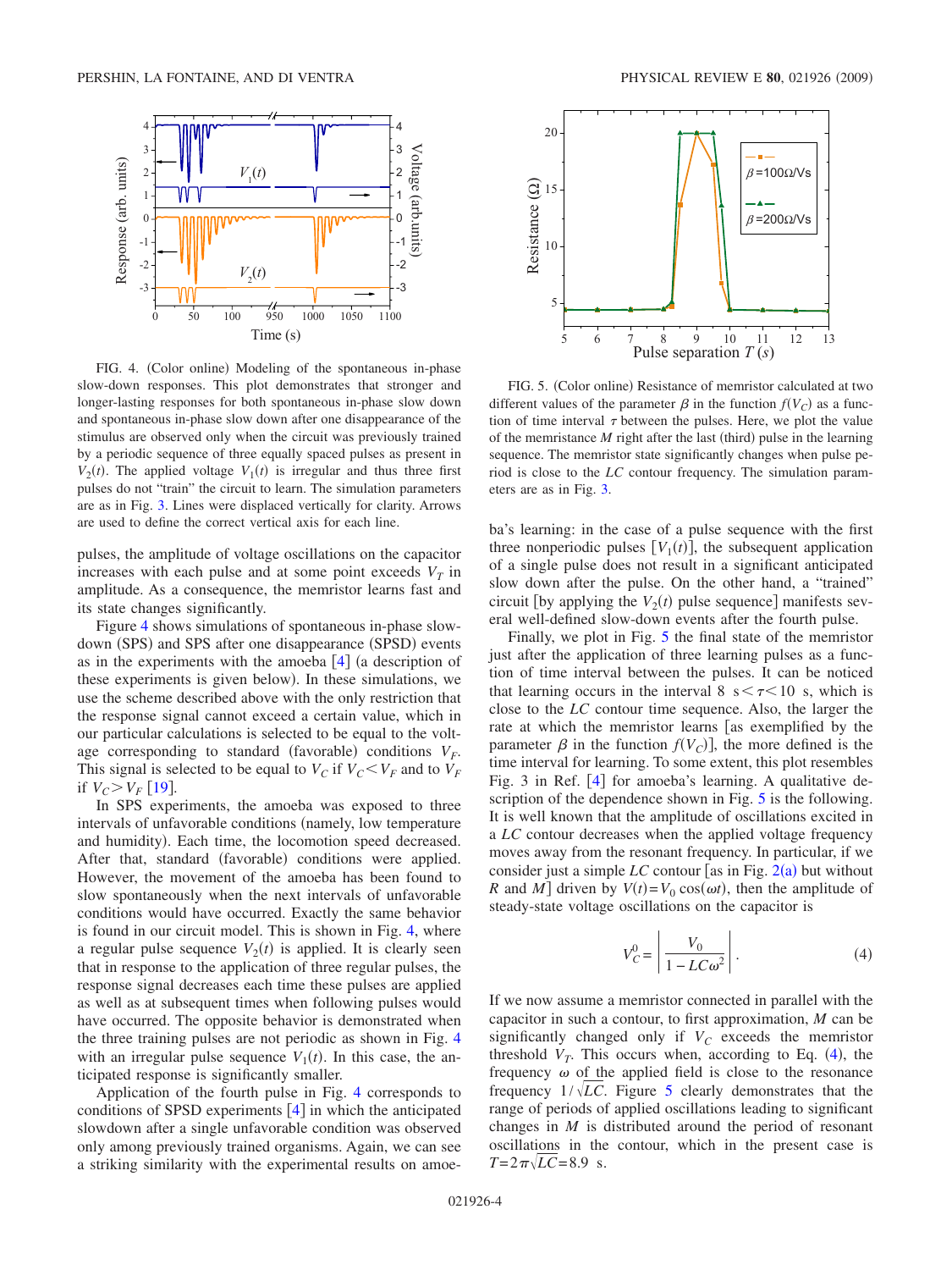We have demonstrated that a simple electronic circuit can be used to model the results found in Ref.  $[4]$  $[4]$  $[4]$ , which show that an amoeba migrating across a narrow lane can learn the period of temperature shocks, and predict when future shocks would occur. As the amoeba migrates in normal conditions, new veins form in the amoeba as a natural process of movement and old ones decay into the tail of the amoeba (see Fig. [1](#page-2-0)). As a result, the amoeba's internal structure dynamically changes with vein formation and degradation. The vein formation is pressure dependent and the pressure is a result of the constriction of the sol by the actin fibers in the gel with both radial and longitudinal contractions. This contraction is rhythmic and periodic with adenosine triphosphate and  $Ca<sup>2+</sup>$  levels and possibly with other biological compounds as well. Thus, in amoeba's motility, it is the internal oscillations of actin fiber contractions that create the pressure gradients that control the formation of new veins and the decay of old ones; movement entails change in the vein structure whether or not an outside periodic stimulus is present. The circuit in Fig. [2](#page-3-0) can be seen as describing the process of vein formation, whereby *LC* oscillations generate the voltage threshold to change the state of the memristor. In the amoeba, the formation of veins means that sol can flow more easily; in our circuit, a high-resistance state in the memristor means that the input signal is more conserved so that current can flow more easily.

Reference  $\lceil 4 \rceil$  $\lceil 4 \rceil$  $\lceil 4 \rceil$  explains that a periodic stimulus may in fact link certain biological oscillators together, producing a strong rhythmic response to that stimulus. Qualitatively speaking, assuming these oscillators link together locally in the amoeba, a strong local response would aid vein formation in that local area so that the sol flow caused by those oscillators is less damped than sol flow in veins that resulted from a normal or weak oscillatory response. To reiterate, a periodic stimulus will produce a stronger periodic response, assuming that biological oscillators link together, resulting in stronger vein formation, as a consequence of which, the oscillatory response can be more conserved than usual. We argue that therein lies the memory of the amoeba: the passive "decision" to conserve the strongest output signal produced by a given input signal. This is the effect illustrated by our circuit; a strong *LC* response is conserved by a high memristor value. Vein structures are changed over time by the movement of the amoeba in response to any given stimulus; however, it seems that a periodic stimulus produces the strongest response that leads to memory. Clearly, due to the complexity of the biological problem at hand, we cannot exclude that other mechanisms are at play in producing the observed amoeba's memory.

#### **IV. CONCLUSIONS**

In conclusion, we have presented an electronic circuit model to describe the amoeba's ability to recognize patterns and predict events. This model contains a memristive element and simulates the mechanisms of biological memory that possibly occur in the protoplasm of the *Physarum*, which produce a sol flow that depends on the history and state of the system. A collection of circuits as those presented here (but with different resonant frequencies) or, possibly, a single circuit with the replacement of the capacitor and/or inductor with the newly introduced memory capacitor (mem-capacitor) and memory inductor (meminductor) [[20](#page-6-2)] closely simulates the experimentally observed learning ability of the amoeba  $[4]$  $[4]$  $[4]$ , including the memory of period, and provides a dynamic picture of the memory mechanism in this unicellular organism. It is worth noting that the proposed electronic circuit is made only of passive elements and can be realized in the laboratory. It may thus find applications in electronic applications that require "circuit learning" or pattern recognition. Finally, this model may be extended to multiple learning elements and may thus find application in neural networks and guide us in understanding the origins of primitive intelligence and adaptive behavior.

#### **ACKNOWLEDGMENTS**

Y.V.P and M.D. acknowledge partial support from the NSF Grant No. DMR-0802830. S.L. acknowledges support from the University of California, San Diego, CAMP Science Program for undergraduate students.

- <span id="page-5-0"></span>[1] T. Nakagaki, H. Yamada, and A. Toth, Nature (London) 407, 470 (2000).
- <span id="page-5-1"></span>2 T. Nakagaki, R. Kobayashi, T. Ueda, and Y. Nishiura, Proc. R. Soc. London, Ser. B 271, 2305 (2004).
- <span id="page-5-2"></span>3 S. Tsuda, K.-P. Zauner, and Y.-P. Gunji, BioSystems **87**, 215  $(2007).$
- <span id="page-5-3"></span>[4] T. Saigusa, A. Tero, T. Nakagaki, and Y. Kuramoto, Phys. Rev. Lett. 100, 018101 (2008).
- <span id="page-5-4"></span>5 I. P. Pavlov, *Conditioned Reflexes: An Investigation of the Physiological Activity of the Cerebral Cortex* Oxford University Press, London, 1927).
- <span id="page-5-5"></span>[6] Yu. V. Pershin and M. Di Ventra, e-print arXiv:0905.2935.
- <span id="page-5-6"></span>[7] K. E. Wohlfarth-Bottermann, J. Exp. Biol. **81**, 15 (1979).
- <span id="page-5-7"></span>8 K. Matsumoto, S. Takagi, and T. Nakagaki, Biophys. J. **94**,

2492 (2008).

- <span id="page-5-8"></span>[9] E. M. Goodman, Int. Rev. Cytol. **63**, 1 (1980).
- <span id="page-5-9"></span>[10] L. O. Chua, IEEE Trans. Circuit Theory 18, 507 (1971).
- <span id="page-5-14"></span>[11] L. O. Chua and S. M. Kang, Proc. IEEE 64, 209 (1976).
- <span id="page-5-11"></span>[12] D. B. Strukov, G. S. Snider, D. R. Stewart, and R. S. Williams, Nature (London) 453, 80 (2008).
- <span id="page-5-12"></span>13 J. J. Yang, M. D. Pickett, X. Li, D. A. A. Ohlberg, D. R. Stewart, and R. S. Williams, Nat. Nanotechnol. 3, 429 (2008).
- 14 Yu. V. Pershin and M. Di Ventra, Phys. Rev. B **78**, 113309  $(2008).$
- [15] V. Erokhin and M. P. Fontana, e-print arXiv:0807.0333.
- <span id="page-5-10"></span>16 Yu. V. Pershin and M. Di Ventra, Phys. Rev. B **79**, 153307  $(2009).$
- <span id="page-5-13"></span>[17] In this paper, we use the word memristor in a broad sense to